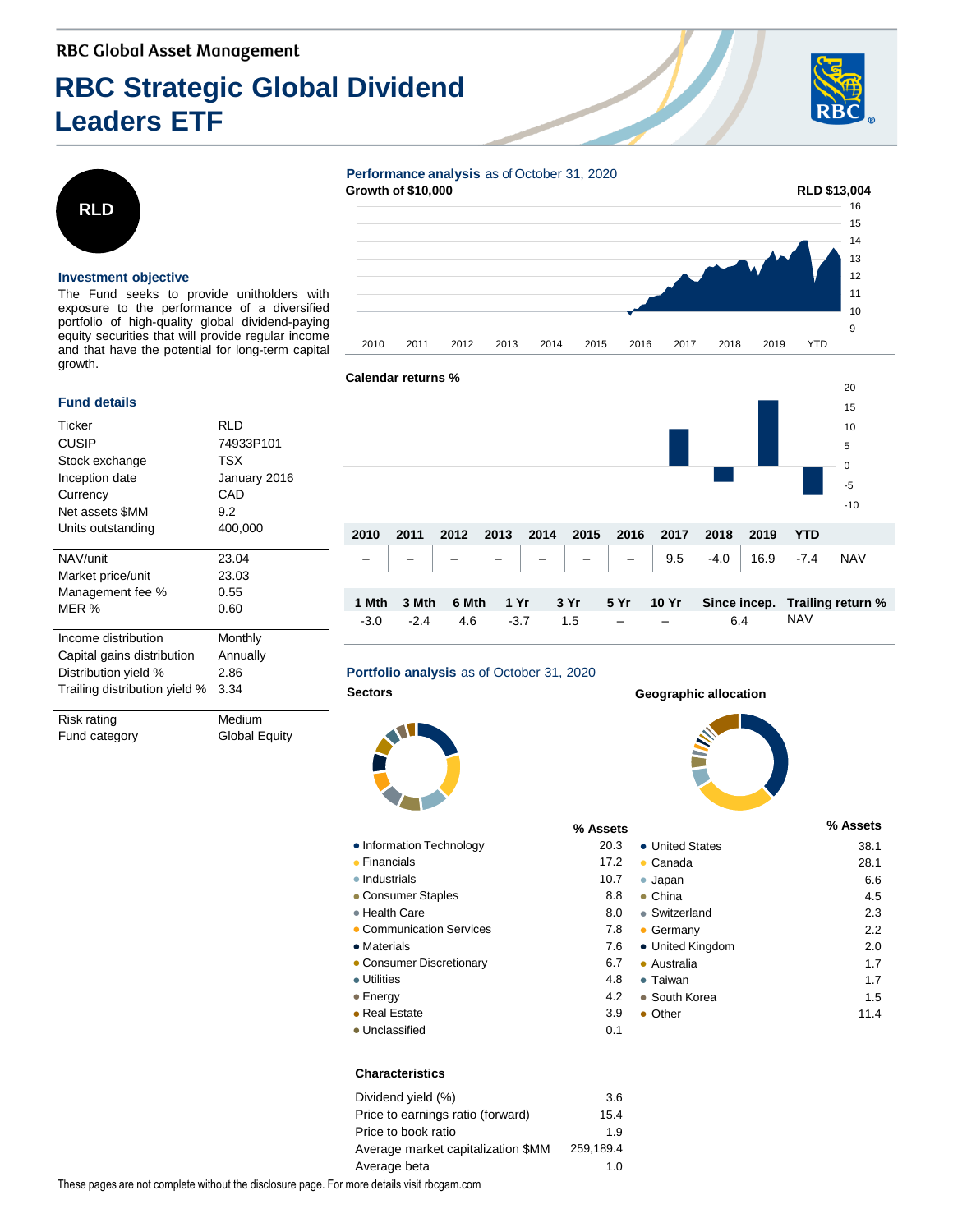# **Portfolio analysis continued** as of October 31, 2020

| Top 10 holdings                                           | % Assets |
|-----------------------------------------------------------|----------|
| RBC Quant US Dividend Leaders ETF                         | 38.0     |
| RBC Quant Canadian Dividend Leaders ETF                   | 28.2     |
| RBC Quant EAFE Dividend Leaders ETF                       | 22 2     |
| <b>RBC Quant Emerging Markets Dividend</b><br>Leaders FTF | 116      |
| Total % of top 10 holdings                                | 100.0    |
| Total number of portfolio holdings                        | 496      |

| <b>Distributions</b><br>$$$ /unit* | YTD  | 2019 | 2018                     | 2017 |      | 2016 2015 2014 | 2013 | 2012 2011 | 2010 |
|------------------------------------|------|------|--------------------------|------|------|----------------|------|-----------|------|
| Interest                           |      | 0.00 | 0.00                     | 0.00 | 0.00 |                |      |           |      |
| Canadian dividends                 |      | 0.30 | 0.28                     | 0.27 | 0.24 |                |      |           |      |
| Foreign dividends                  |      | 0.60 | 0.52                     | 0.41 | 0.39 |                |      |           |      |
| Foreign taxes paid                 |      | 0.10 | 0.09                     | 0.06 |      |                |      |           |      |
| Capital gains                      |      | 0.63 | 0.97                     | 0.53 | 0.52 |                |      |           |      |
| Return of capital                  |      | 0.01 | $\overline{\phantom{0}}$ | 0.02 |      |                |      |           |      |
| <b>Total distributions</b>         | 0.61 | 1.44 | 1.67                     | 1.16 | 1.15 |                |      |           |      |

\*Income type characterization and foreign taxes paid are reported at or around February month-end.

#### **Reasons to invest**

- Diversified structure: Investing in a selection of RBC Quant Dividend Leaders ETFs that employ a rules-based investment approach to help identify quality income generating companies
- Global perspective: The mix of underlying ETFs is guided by the RBC Investment Strategy Committee, made up of senior investment leaders from across the firm
- Simplified execution: Global equity diversification through a single ETF